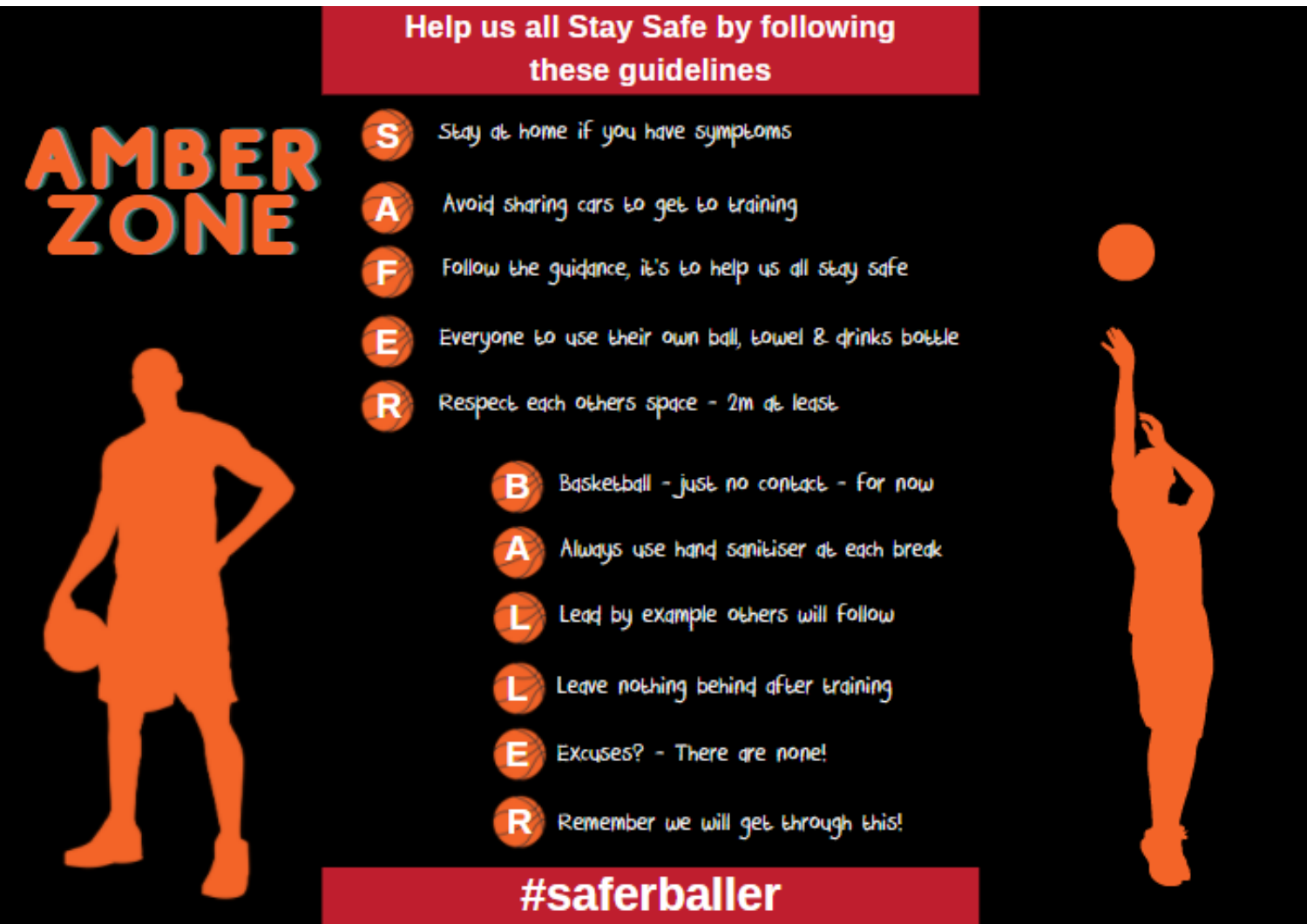|                           | <b>Zone Phased Back to Court</b>                                                                   |                                                                                            |                                                                                             |  |  |
|---------------------------|----------------------------------------------------------------------------------------------------|--------------------------------------------------------------------------------------------|---------------------------------------------------------------------------------------------|--|--|
|                           | From 10th July 2020                                                                                | From 1st Sept. 2020?                                                                       | From 1st Jan. 2021?                                                                         |  |  |
| Club<br><b>Basketball</b> | <b>Outdoor Basketball</b><br>Max 30 people<br><b>Social Distancing</b><br><b>Non-Contact</b>       | <b>Indoor Basketball</b><br>Max people 30<br><b>Social Distancing</b><br>Non-Contact       | <b>Indoor Basketball</b><br>Max people ?<br><b>Social Distancing</b><br><b>Contact Play</b> |  |  |
|                           |                                                                                                    |                                                                                            |                                                                                             |  |  |
| Welsh<br>Leagues          | No Competitive<br><b>Basketball</b>                                                                | No Competitive<br><b>Basketball</b>                                                        | <b>Leagues Start</b><br><b>Strict Rules</b><br><b>Limited Spectators</b>                    |  |  |
|                           |                                                                                                    |                                                                                            |                                                                                             |  |  |
| Performance<br>Programme  | <b>Senior Elite</b><br><b>Outdoor Basketball</b><br><b>Social Distancing</b><br><b>Non-Contact</b> | <b>Senior Elite</b><br><b>Indoor Basketball</b><br><b>Social Distancing</b><br>Non-Contact | Performance<br><b>Programme Starts</b><br><b>Strict Rules</b><br><b>Limited Spectators</b>  |  |  |
| #saferballer              |                                                                                                    |                                                                                            |                                                                                             |  |  |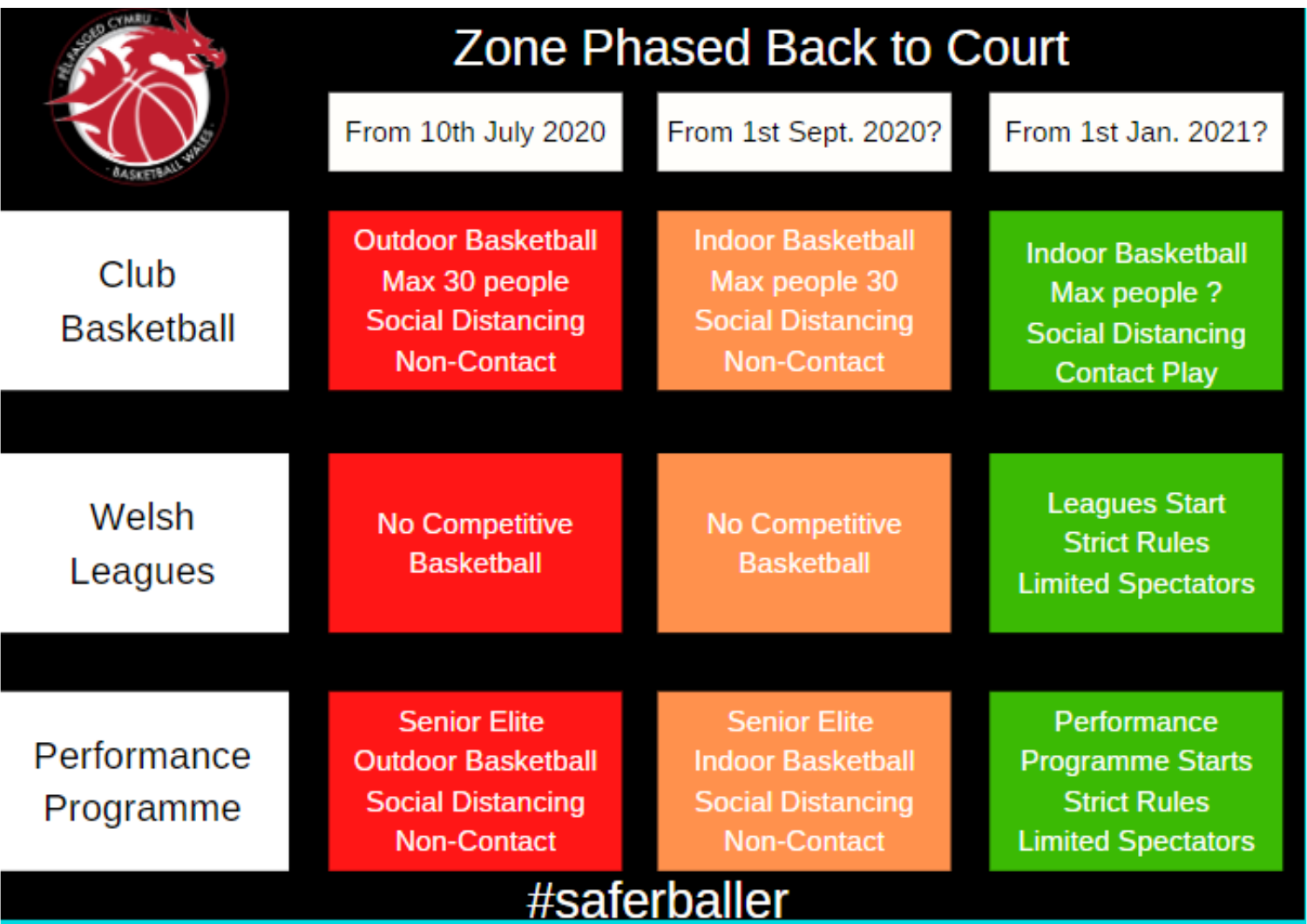

## BASKETBALL WALES COVID-19 CLUB RISK ASSESSMENT

AMBER ZONE<sup>R</sup> **ARISE ASSESSMENT DATE: 1st August 2020 – Review Date: 1st September** 

#### **HAZARD – Health Risk of Infection due to COVID-19 Global Pandemic**

| <b>AREA/ACTIVITY</b>                                                             | <b>WHO MIGHT BE</b><br><b>HARMED</b>                                   | <b>CONTROL MEASURES</b>                                                                                                                                                                                                                                                                                                                                                                                                                                                                                                           | <b>ADDITIONAL CONTROLS</b>                                                                                                                                                                                                                                                                                      | <b>ACTION BY</b><br><b>WHO?</b> | <b>ACTION BY</b><br><b>WHEN?</b> | <b>COMPLETED</b> |
|----------------------------------------------------------------------------------|------------------------------------------------------------------------|-----------------------------------------------------------------------------------------------------------------------------------------------------------------------------------------------------------------------------------------------------------------------------------------------------------------------------------------------------------------------------------------------------------------------------------------------------------------------------------------------------------------------------------|-----------------------------------------------------------------------------------------------------------------------------------------------------------------------------------------------------------------------------------------------------------------------------------------------------------------|---------------------------------|----------------------------------|------------------|
| Vulnerable<br><b>Groups</b><br><b>AMBER ZONE</b>                                 | People with underlying<br>health conditions<br>identified as high risk | All Club members, coaches, volunteers & support<br>staff should be made aware of the greater risk of<br>contracting Coronavirus for people with underlying<br>health conditions & those from a BAME background.                                                                                                                                                                                                                                                                                                                   | Club Covid-19 Officer to<br>ensure information is<br>accessible in a variety of<br>formats to suit individual<br>needs.                                                                                                                                                                                         |                                 |                                  |                  |
| Pre-<br><b>Attendance</b><br><b>Check</b><br><b>AMBER ZONE</b>                   | Players, Coaches,<br>Volunteers & Support<br>Staff                     | All Clubs must set up a booking system where<br>players can make their self-declaration on their<br>Covid-19 status. Participants must agree to the<br>statement to be able to book onto the session. This<br>can be done in a variety of ways including verbally by<br>phone or as a checkbox on a web form.<br>Parents/Guardians for participants under 18 must<br>indicate on behalf of their child.                                                                                                                           | Clubs are advised to use<br>the prepared statement<br>in the Basketball Wales<br>Club Protocols Pack.                                                                                                                                                                                                           |                                 |                                  |                  |
| <b>Screening at</b><br><b>Basketball</b><br><b>Sessions</b><br><b>AMBER ZONE</b> | Players, Coaches,<br>Volunteers & Support<br>Staff                     | Clubs to set up a screening & registration procedure<br>for all people attending sessions carried out by their<br>agreed 'Responsible Person' including: -<br>a) Taking a register of participants & other<br>attendees present<br>Ensuring self-declarations are provided<br>b)<br>Ensuring attendees understand the Covid-19<br>C)<br>measures in place<br>Monitoring of the session to ensure<br>d)<br>compliance with the Covid-19 measures<br>Ensuring safe entry & exit measures<br>e)<br>Dealing with non-compliant people | Follow any venue specific<br>procedures.<br>Use the Basketball Wales<br>Self-Declaration Poster.<br>Advise people unable to<br>agree the self-declaration<br>to return home & follow<br>Welsh Government<br>guidance on self-isolating<br>& obtaining a test.<br>All documentation must<br>be kept for 2 years. |                                 |                                  |                  |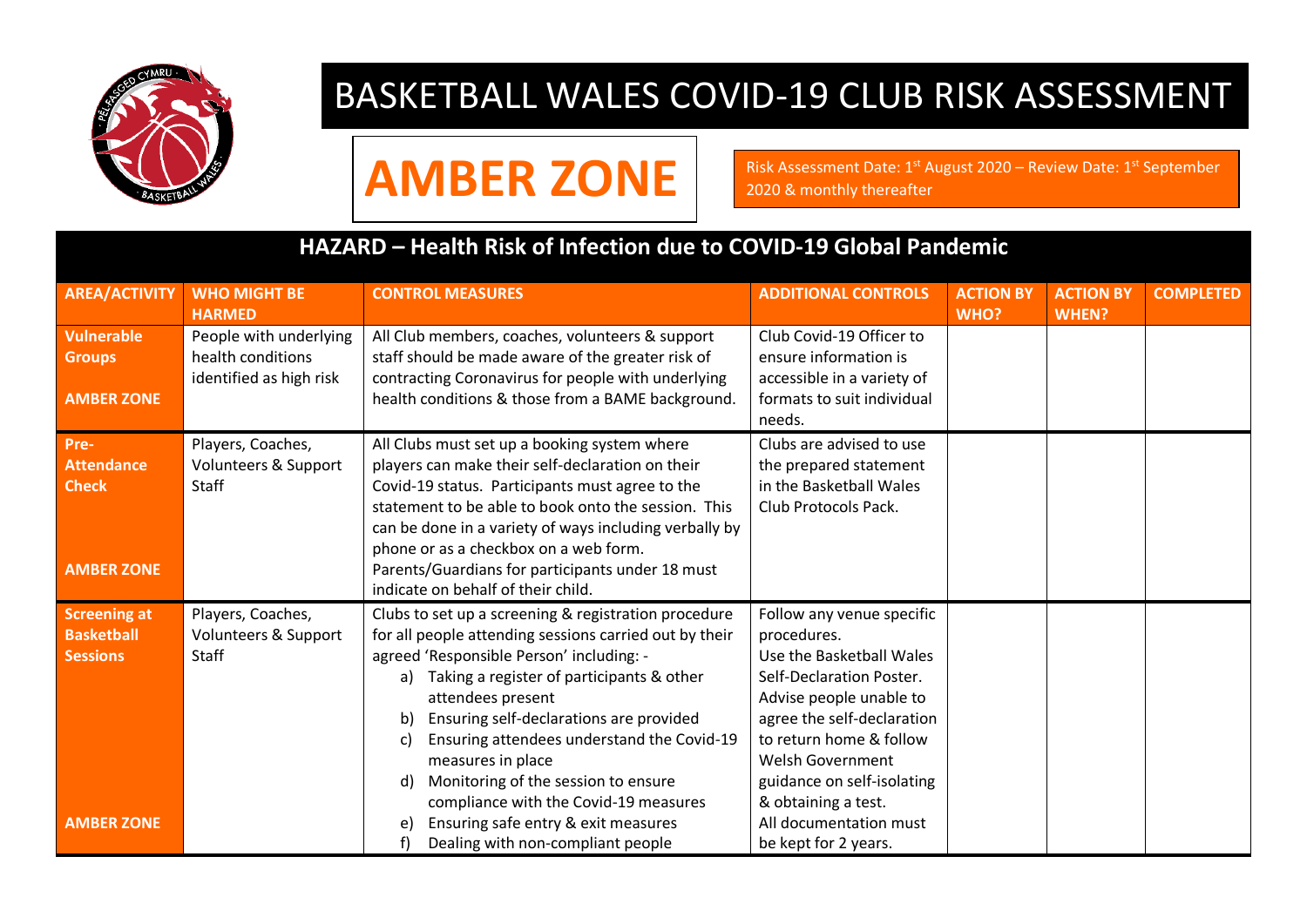|                                                             | <b>AREA OR</b><br><b>ACTIVITY</b>                  | <b>CONTROL MEASURES</b>                                                                                                                                                                                                                                                                                                                                                                                                                                                                                                                                                                                                       | <b>ADDITIONAL CONTROLS</b>                                                                                                              | <b>ACTION BY</b><br>WHO? | <b>ACTION BY</b><br><b>WHEN?</b> | <b>COMPLETED</b> |
|-------------------------------------------------------------|----------------------------------------------------|-------------------------------------------------------------------------------------------------------------------------------------------------------------------------------------------------------------------------------------------------------------------------------------------------------------------------------------------------------------------------------------------------------------------------------------------------------------------------------------------------------------------------------------------------------------------------------------------------------------------------------|-----------------------------------------------------------------------------------------------------------------------------------------|--------------------------|----------------------------------|------------------|
| People<br>returning after<br>isolation<br><b>AMBER ZONE</b> | Players, Coaches,<br>Volunteers & Support<br>Staff | Clubs to set up procedures for managing people<br>wanting to return to training or volunteering in the<br>Club after having a suspected or confirmed case of<br>Coronavirus: -<br>a) Club member to contact Club COVID-19<br>Officer before they return to basketball<br>sessions<br>Club COVID-19 Officer to advise club<br>b)<br>member to see their GP for a check-up prior<br>to returning                                                                                                                                                                                                                                | Coaches may need to<br>implement a staged<br>return for individuals.                                                                    |                          |                                  |                  |
| Personal<br><b>Hygiene</b><br><b>AMBER ZONE</b>             | Players, Coaches,<br>Volunteers & Support<br>Staff | Clubs to set up procedures & guidelines for all<br>people attending sessions: -<br>a) Use of hand sanitiser on entering, during &<br>leaving the session<br>b) Wash hands effectively after using the toilet.<br>Arrive ready to train whilst changing rooms<br>C)<br>are closed<br>No sharing of towels, water bottles or snacks<br>d)                                                                                                                                                                                                                                                                                       | Communication to Club<br>members prior to<br>sessions re-starting.<br>Reminders during<br>sessions.<br>Posters displaying<br>reminders. |                          |                                  |                  |
| Social<br><b>Distancing</b><br><b>AMBER ZONE</b>            | Players, Coaches,<br>Volunteers & Support<br>Staff | Clubs to ensure the current Welsh Government<br>regulations on social distancing is maintained: -<br>a) Follow organisers instructions on<br>maintaining 2m distance on arrival & leaving<br>the venue & during breaks.<br>b) Follow venue specific procedures on use of<br>toilets & other facilities<br>Maximum of 30 people per session including<br>C)<br>coaches, volunteers & others<br>Train & Go - no congregating<br>d)<br>No car sharing outside your household<br>e)<br>f)<br>No bodily contact<br>No handshakes or high fives<br>g)<br>No spectators unless required for medical or<br>h)<br>supervision reasons. | Follow any venue specific<br>procedures.<br>Reminders during<br>sessions.<br>Posters displaying<br>reminders.                           |                          |                                  |                  |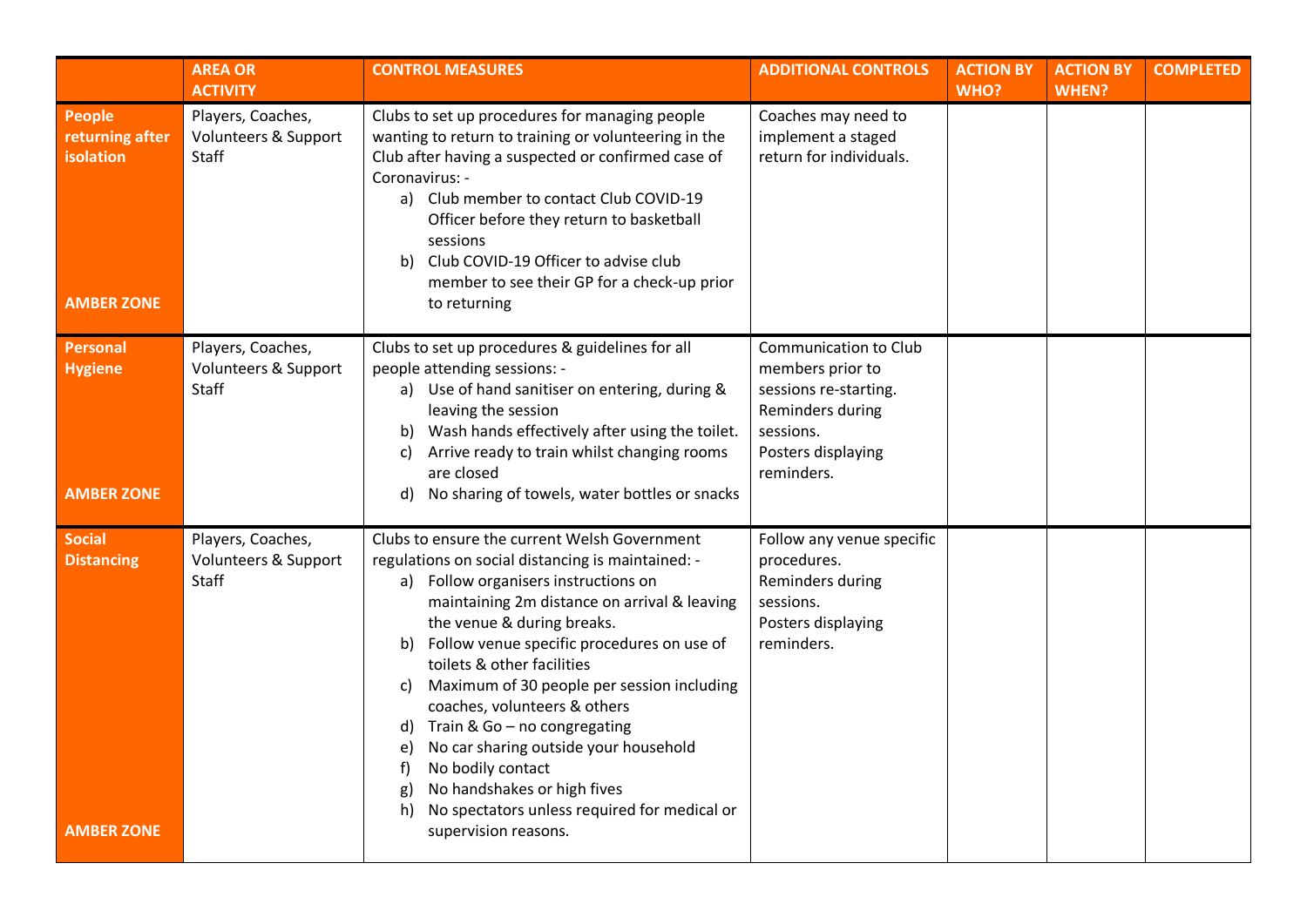| <b>AREA OR</b>                                 | <b>WHO MIGHT BE</b>                                | <b>CONTROL MEASURES</b>                                                                                                                                                                                                                                                                                                                                                                                                                                                                                                                                                                                                                                                                                                                                                                                                                                                             | <b>ADDITIONAL CONTROLS</b>                                                                                                                                                                          | <b>ACTION BY</b> | <b>ACTION BY</b> | <b>COMPLETED</b> |
|------------------------------------------------|----------------------------------------------------|-------------------------------------------------------------------------------------------------------------------------------------------------------------------------------------------------------------------------------------------------------------------------------------------------------------------------------------------------------------------------------------------------------------------------------------------------------------------------------------------------------------------------------------------------------------------------------------------------------------------------------------------------------------------------------------------------------------------------------------------------------------------------------------------------------------------------------------------------------------------------------------|-----------------------------------------------------------------------------------------------------------------------------------------------------------------------------------------------------|------------------|------------------|------------------|
| <b>ACTIVITY</b>                                | <b>HARMED</b>                                      |                                                                                                                                                                                                                                                                                                                                                                                                                                                                                                                                                                                                                                                                                                                                                                                                                                                                                     |                                                                                                                                                                                                     | WHO?             | <b>WHEN?</b>     |                  |
| <b>Equipment</b><br><b>AMBER ZONE</b>          | Players, Coaches,<br>Volunteers & Support<br>Staff | Coach to set up equipment needed for the session to<br>minimise the number of people involved in handling<br>equipment. Clubs need to put into place procedures<br>for cleaning of equipment: -<br>a) Any equipment used must be cleaned &<br>sanitised after the session including any club<br>balls, cones, floor markers etc.<br>b) Check with your venue on any post session<br>cleaning they may require that you carry out<br>- benches, door handles, chairs, tables etc.<br>Document cleaning carried out for each<br>C)<br>session - use the Basketball Wales Club                                                                                                                                                                                                                                                                                                         | The Club Covid-19 Officer<br>or other appointed<br>Responsible Person<br>should oversee the<br>session, ensuring<br>compliance with safety<br>measures.                                             |                  |                  |                  |
|                                                |                                                    | <b>Session Checklist</b>                                                                                                                                                                                                                                                                                                                                                                                                                                                                                                                                                                                                                                                                                                                                                                                                                                                            |                                                                                                                                                                                                     |                  |                  |                  |
| <b>PPE &amp; Cleaning</b><br><b>AMBER ZONE</b> | Players, Coaches,<br>Volunteers & Support<br>Staff | Clubs need to ensure they have adequate provisions<br>of any PPE: -<br>a) Document cleaning carried out for each<br>session - use the Basketball Wales Club<br><b>Session Checklist</b><br>b) Face coverings should be used by coaches,<br>volunteers & support staff<br>Disposable gloves, apron & face mask must<br>C)<br>be worn to administer First Aid & to carry<br>out cleaning after sessions.<br>d) Hand sanitiser should be provided by<br>participants, coaches & volunteers. No touch<br>dispensers are recommended.<br>e) Paper towels or paper roll to be used to<br>clean up spills<br>Cleaning products should meet Welsh<br>f)<br>Government guidance.<br>Cleaning materials must be stored & handled<br>g)<br>in accordance with individual product<br>guidelines.<br>h) Rubbish bags - bag all waste, tie securely &<br>dispose as the venue procedures dictate. | Follow any venue specific<br>procedures.<br>The Club Covid-19 Officer<br>or other appointed<br>Responsible Person<br>should oversee the<br>session, ensuring<br>compliance with safety<br>measures. |                  |                  |                  |